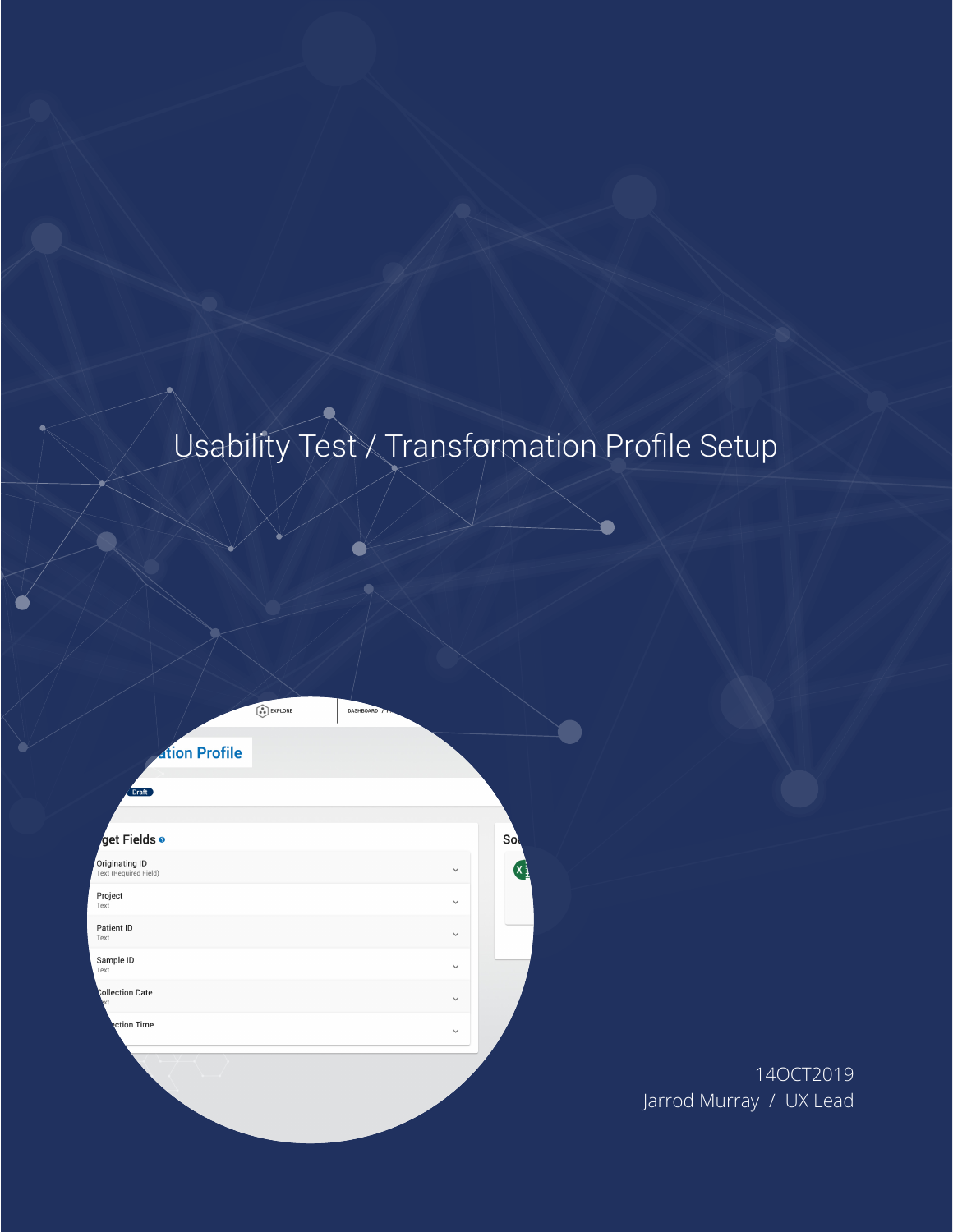#### **Summary**:

I invited three PMs, two CCs and one TC to participate in an usability study of the Transformation Profile. The CCs were unable to participate in this study at this time.

## **Findings**

- Users found the experience and design 'simple' and 'straightforward'
- The language and terms were understood
- Still some questions about who will perform this workflow… it depends on the arrival of the source file/manifest which can vary
- The experience is lessened when users fear making a mistake… users want assistance during mapping (seeing examples or visual indication when options have been previously used)
- Users were much faster at performing tasks the second time… hinting at high learnability

## **Recommendations**

- Add visual indicator when a Source is already Mapped to a Target
- Make the empty/blank option more obvious as a Target Field not in Source File' selection
- Allow users to click on the Profile Name to open it (Arrow button is not enough)

## **Enhancements**

- Target Fields include an example and/or default value
- Target Field option as 'Not in Source File'… user can opt to hide this field from the Mapping Screen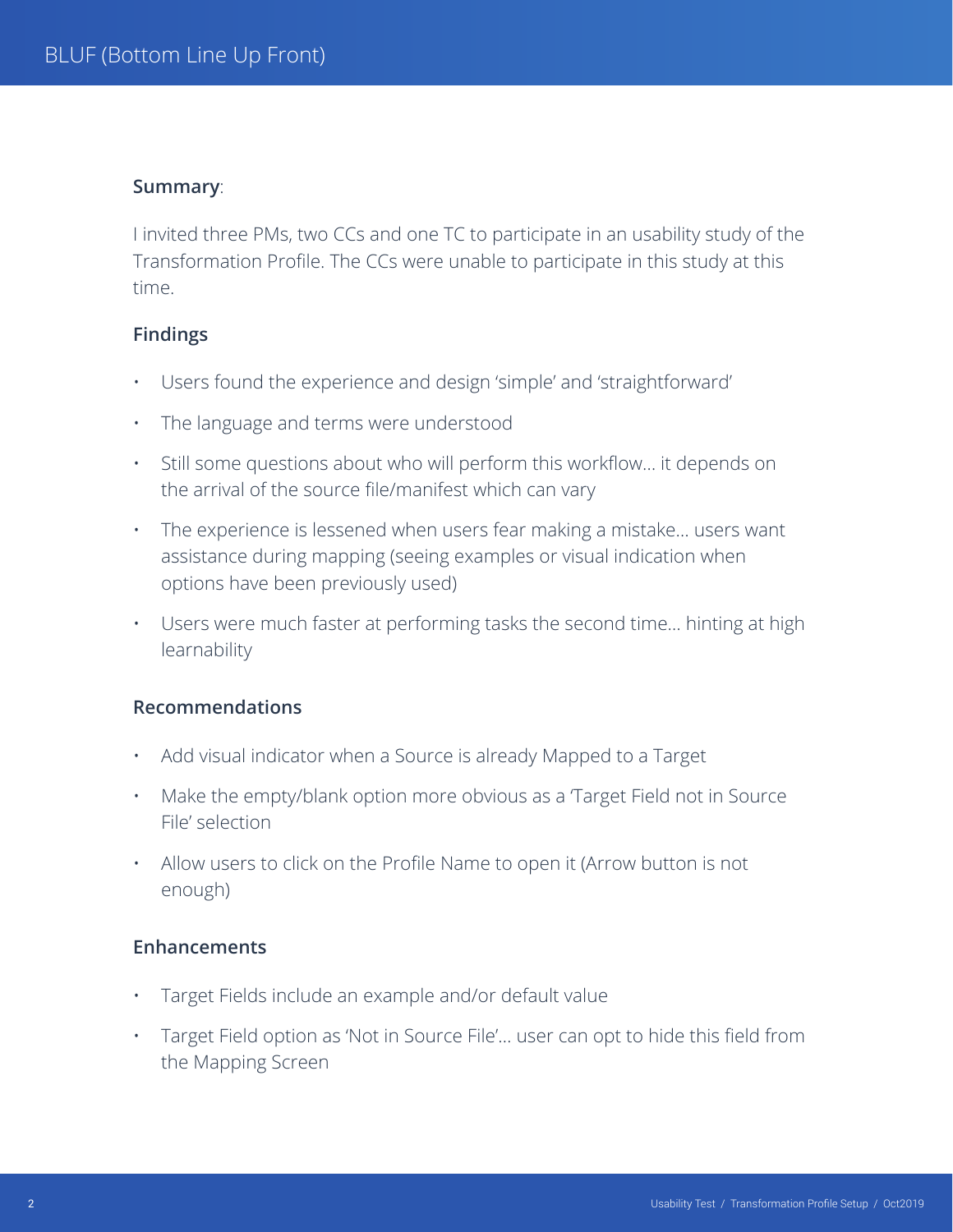- It's a little weird. I'm not going to lie but only because it's new. **I would assume that it has to do with Manifesting?** It's either the Project Screen or importing manifest. I'm not really sure, but from the Target Fields that's what I gathered. And from the source files that's what I'm gathering.
	- It looks kinda like the Sample screen. Has your ID, your Project and then some of the **Data Element information**… I'm assuming… so Patient, Sample ID, Collection Date and Time. It has your Manifest file. Which I'm assuming is already loaded up so this is already Registered maybe… maybe not? Or that we're going to use to Register. Then it says that the file is Mapped. Then it only allows for one file source type so XLSX.
- **• It looks like it is in regards to manifesting**. Over in the Target Fields are the **Data Elements**… I'm guessing that are captured within the project. The Source Files is probably the Importing Manifest, it looks like. I don't think it's been fully done yet because it's says 'Draft' for the particular shipment that is listed here.
- **• Looks like Manifesting** because I see Source Manifest. And then **I see what looks like Data Elements** on the left. By saying Target Fields makes me feel like those are the Data Elements… and kind of we're trying to match what's in the Manifest to the Data Elements. Other than that, just the basic header with the Logo in different buttons to take us to different places within the site.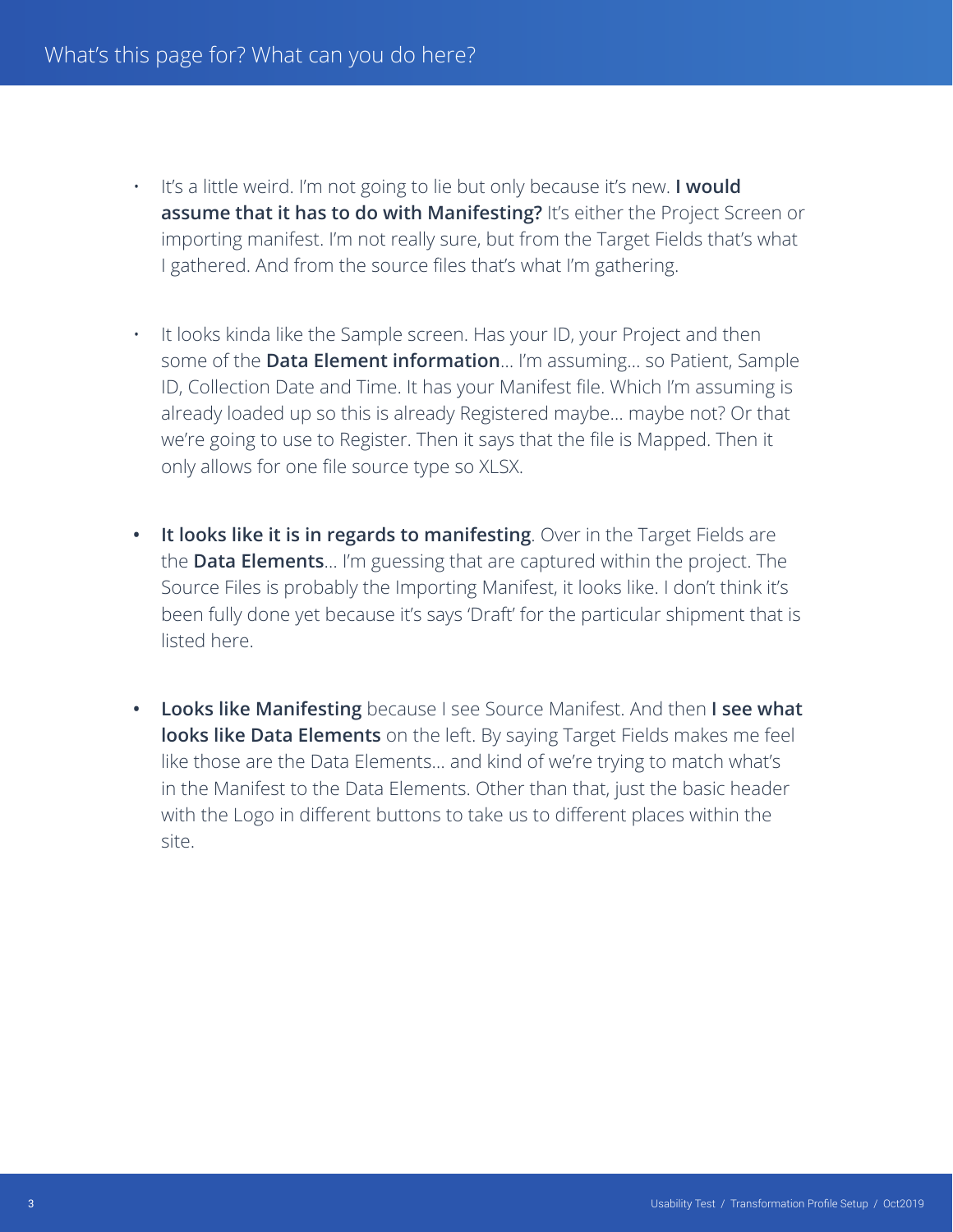Create a Profile



# Open the new Profile



# Upload Target Fields

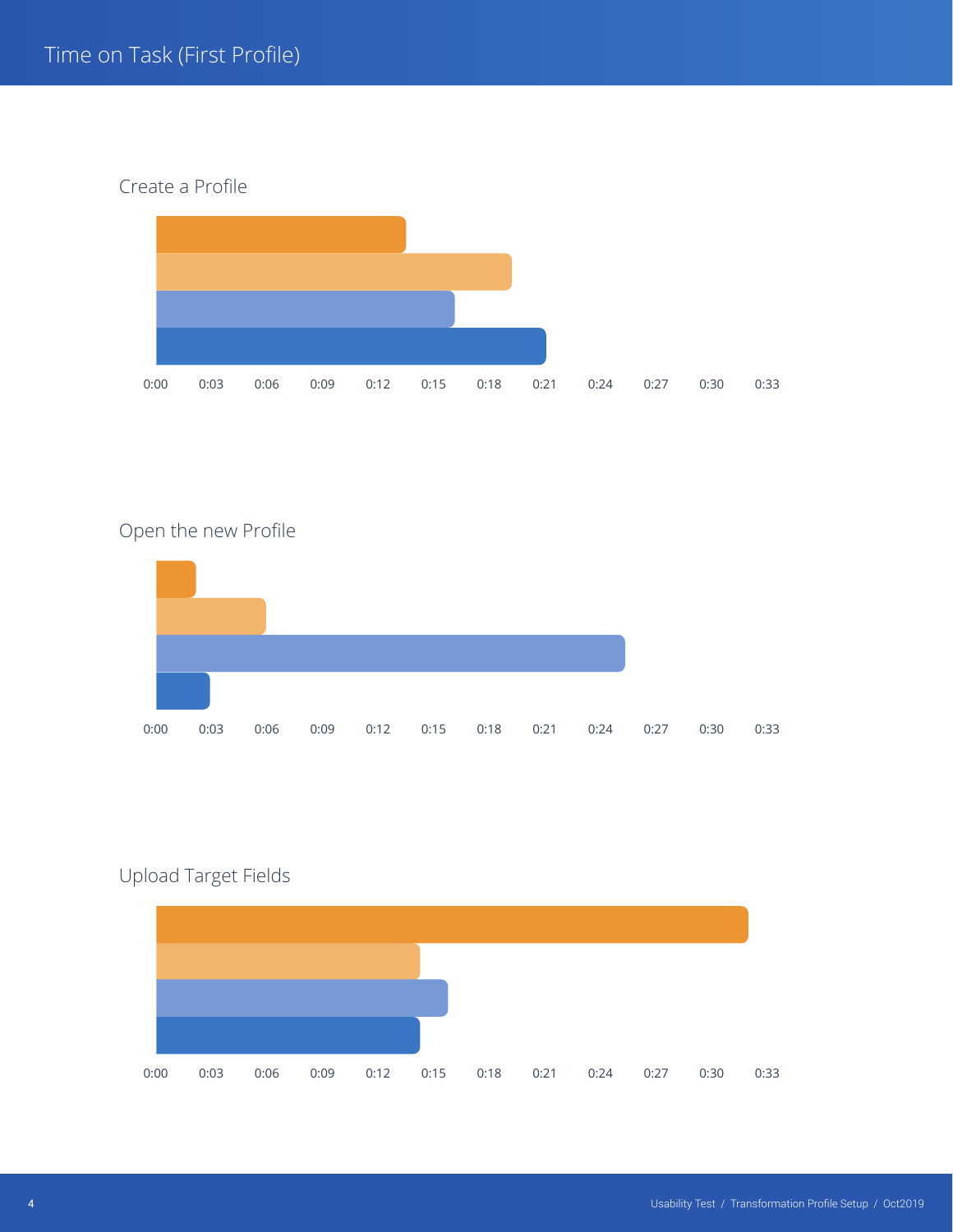Upload Source Files



# Map Target to Source File

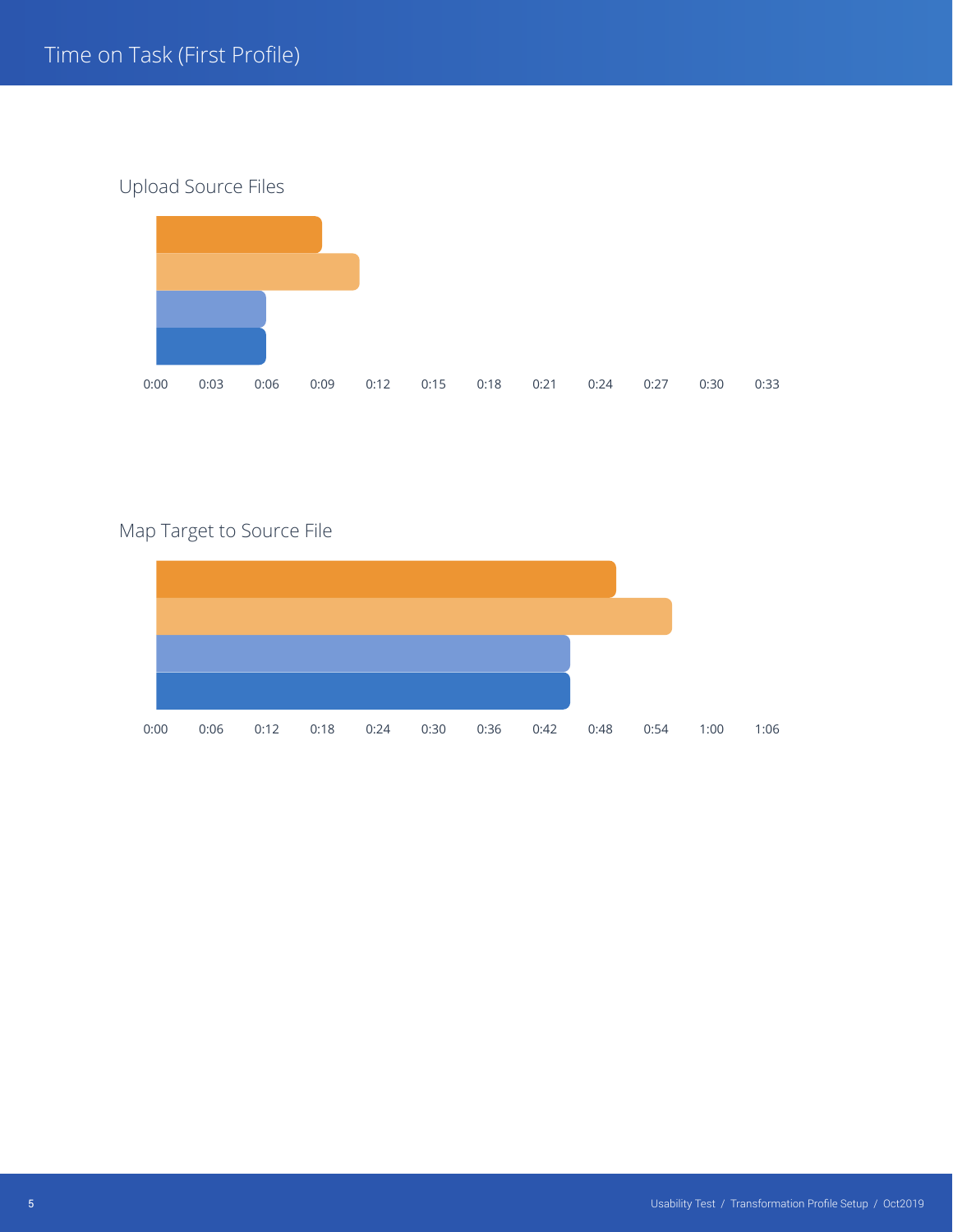- **• It was pretty easy and straightforward**. Is this for manifesting? Is this for importing manifest? I was like I think this is what this is but I just want to make sure. It seems like it's pretty easy and pretty straightforward. Nothing was difficult about it except the mapping part being like OK. I haven't done this before. Hopefully this is the one that matches up. Just having an example would be very beneficial on our end of it. Because that's what we get from the Project Screen is, 'Oh wait is it supposed to be this, or is it supposed to be this other number' and you get an example on our Project Screens.
- Seems fine. Maybe if there was an example of each… it could help. So like if it said… for Sample ID and Sample Number since they're not exactly the same maybe have… either the formatting that one is supposed to have versus what's actually present and the other to make sure that you have like a second verification would be nice. **Overall it's fairly straightforward**.
- **• It's pretty easy** to map it however… would there be a way to map it without having to do each individual one… would there be a way to do it like a file map? Because I know like some clients have like 99 Data Elements so going through individually and mapping them would be very time consuming, whereas if you have a file that you can upload… that would already map… kind of thing… it would make it definitely less time consuming.
- **• Very simple** and I did it without you really telling me what to do.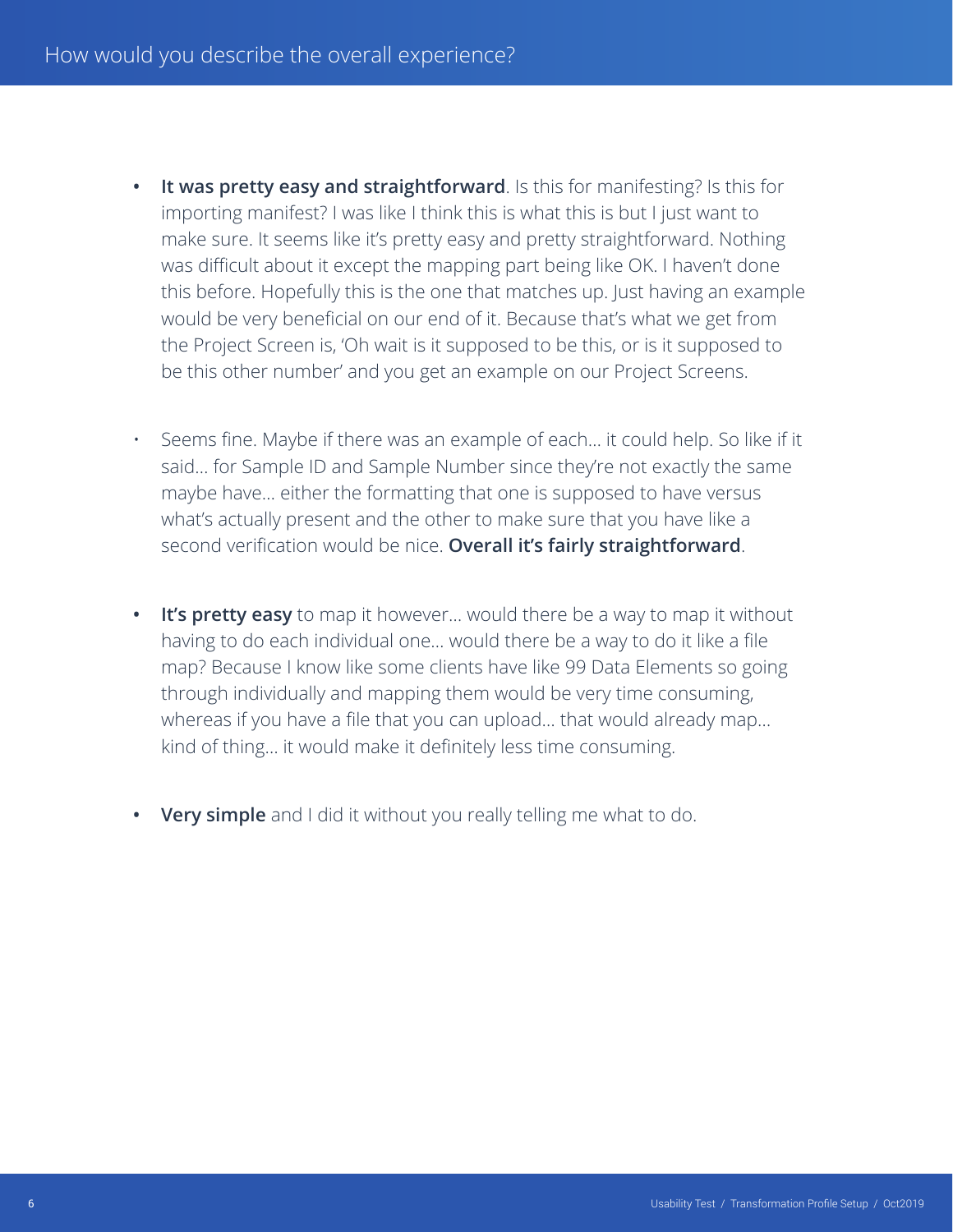- On a scale of 1 to 10, 10 being the hardest… I would say this was **like a 2**.
- Like on a 1-5? If 1 is the easiest… **maybe a 2**… because it does require a little bit of brain power… because they're not all identical.
- It was **really easy**.
- **• Very easy.**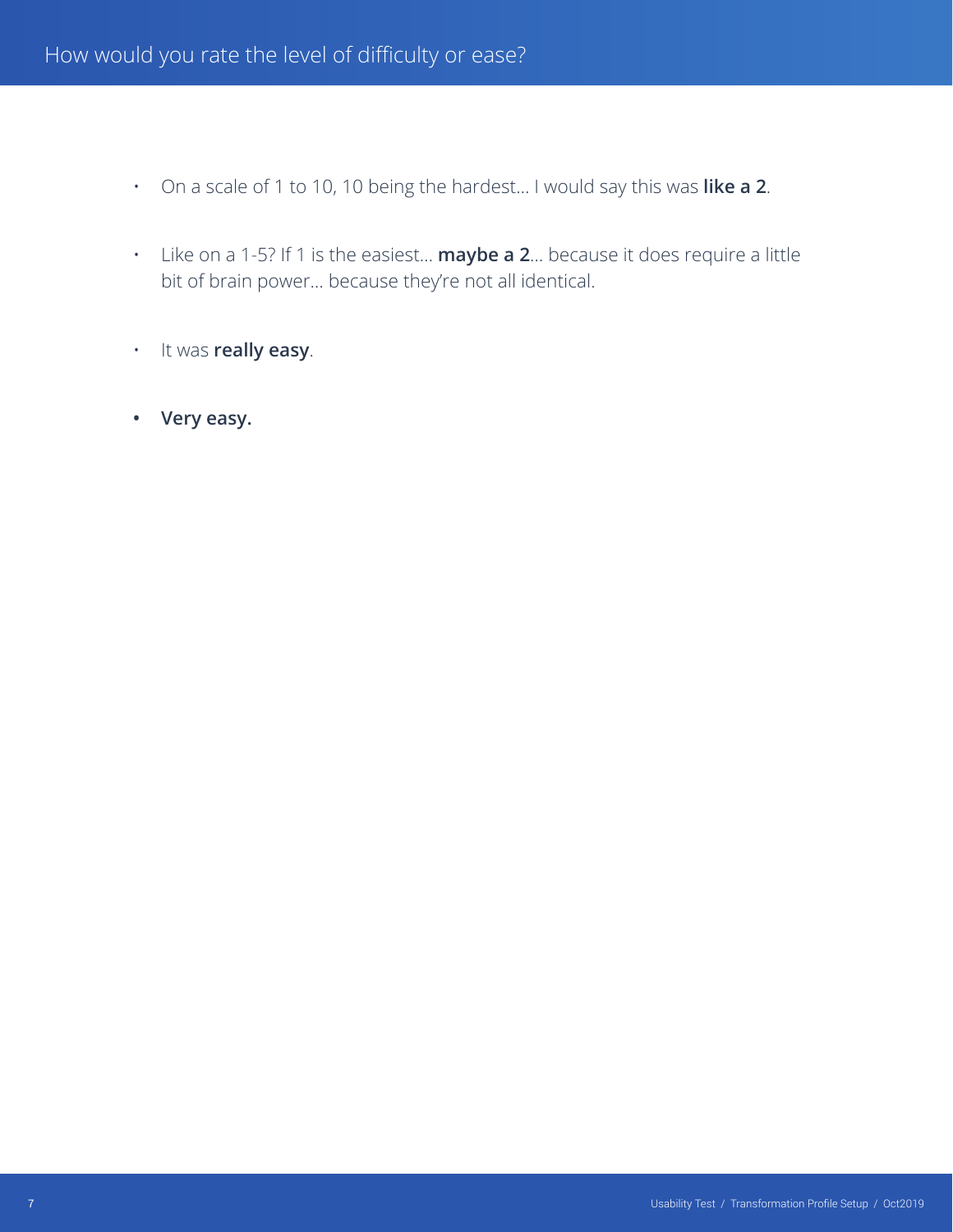- **• It's been pretty straightforward** Mapping may be difficult for some people. I deal with CCRs so that's how I know what it was. Some people who are in Ops might not know what that is. Hopefully we can train them on that.
- **• Language is fine, it seems pretty consistent** with most current Project current Manifests. I think most Manifest that you import are going to be even more difficult than this, but it gets the point across.
- **• They made sense to me** for what was asked of at this particular time.
- **• Very self explanatory**. For the profile… for me… it's thinking that it's like… that's who I am logged in as. I don't exactly know what 'Test'… I don't know what that means. Is that the shipment? Is that the 'my profile… is what I'm doing' so I don't exactly know that is.

- Yeah, maybe instead of Target Fields, we use something more familiar like data fields or data elements? Today we use Data Elements and Manifest Files rather than Target versus Source. It's not a hard change to make but maybe even just like in the little question mark (Helper text) it could say like Data Elements or something that's more familiar to some of the more seasoned people.
- Part of it does make sense to me probably a little bit more just because I already have to use the transformation tool… so I already kind of know that connotation, but I feel like once it gets out, people should be able to understand it.
- Target Field are obviously targeting what you're trying to match to that in the Source is where you're pulling the information from.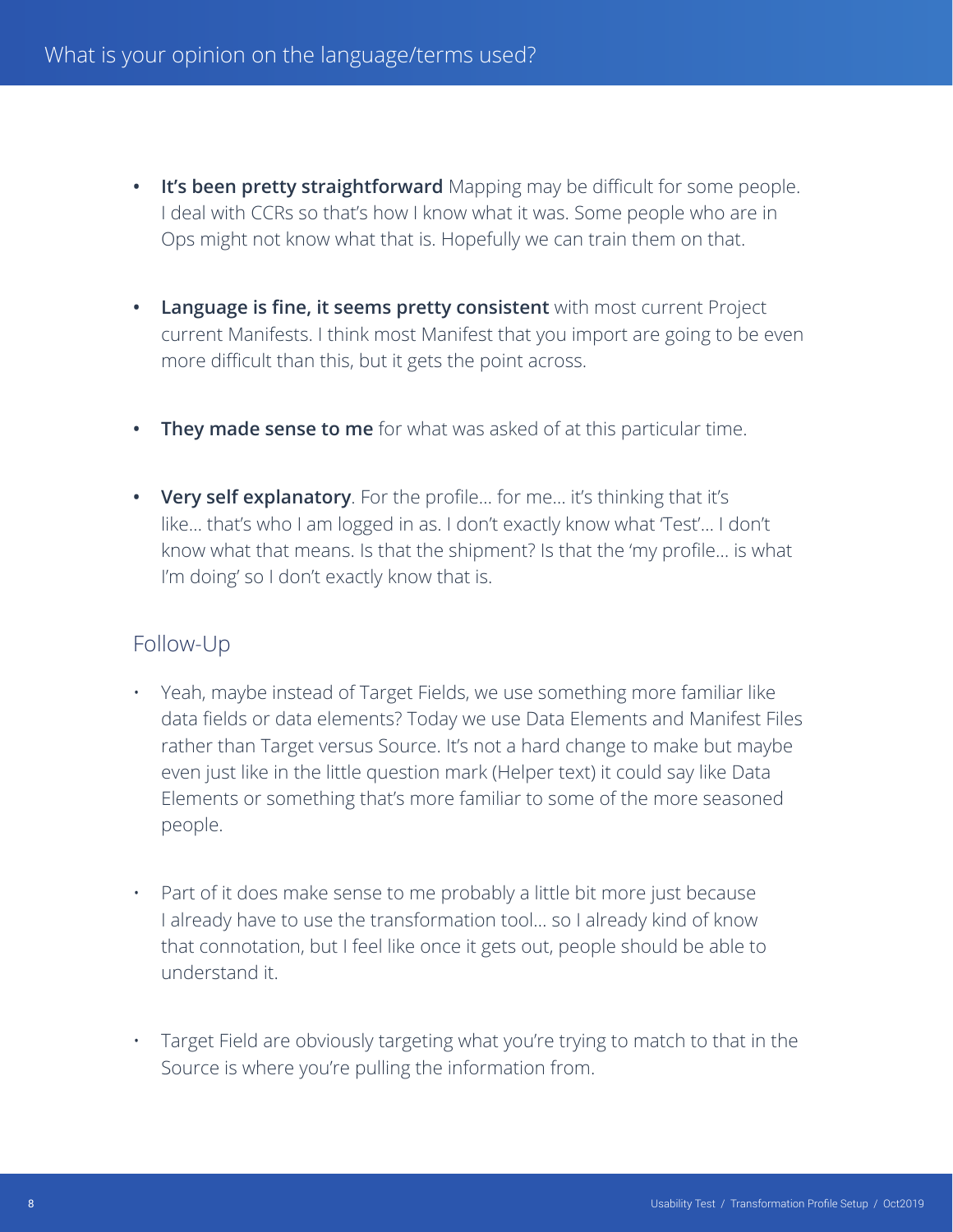- It's just an easy layout. I can look at the screen and there's not a bunch of stuff on there doesn't need to be. **I know what I'm doing when I go into it**.
- It definitely seems like you're not going to have to drag and drop columns to reorder them. It gives you more flexibility ordering because you're making the Data Element header match… this way instead of making it match chronologically, which is what we do now. And then it was **very simple to upload your table** versus having to go… navigate to one screen figure out what table you're supposed to have go back to your file and make sure your file matches and then uploading it seeing if all the Data Elements went through see if you got an error code definitely makes that faster.
- I like the fact that you don't have to rearrange everything… **you know exactly what header goes to what**… which is really nice.
	- It just **seems very user friendly**. Very simple.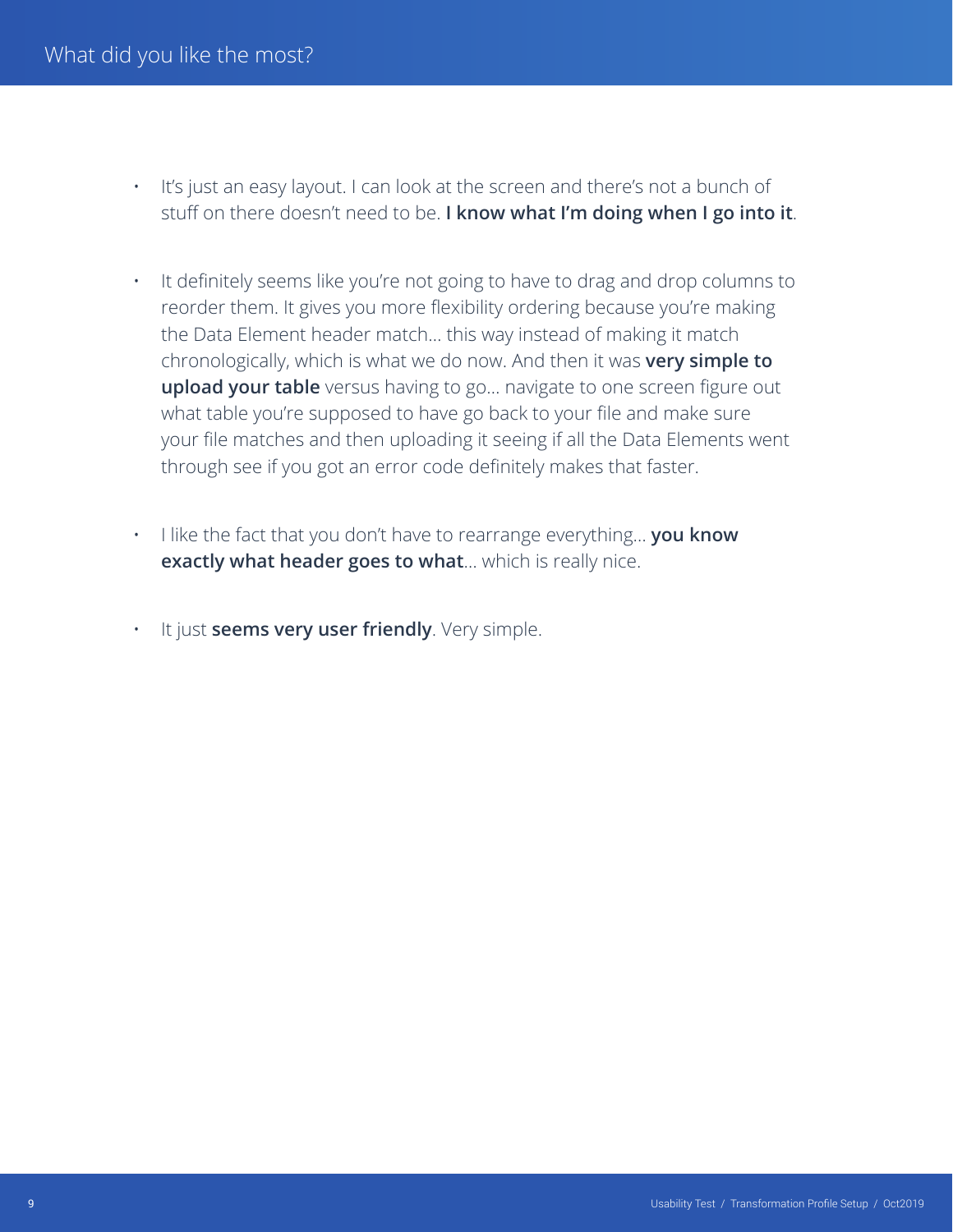- I don't think there's anything I didn't like other than the little examples, **not having like a little example to see**. If that makes sense?
- Least? I'd say… **there's no examples**. So there's no example of what these Data Element fields or Target Fields are supposed to contain and you can't see the file itself when you map them together. So you don't know if one thing that's called Subject ID actually does match to what we call Subject Number.
- Like I said the main thing for me would be having do it 1-by-1 and there is the possibility that I could definitely see **where Data Elements are named similarly**… so like Sample ID and Sample Number those kind of be both the same thing, so I could see that causing some confusion.
- The dropdowns... having to scroll through that if we have a number of Data Elements. I've seen Projects with 90 Data Elements. Scrolling through that's going to be very **trying to find the right one, it's going to be very time consuming**.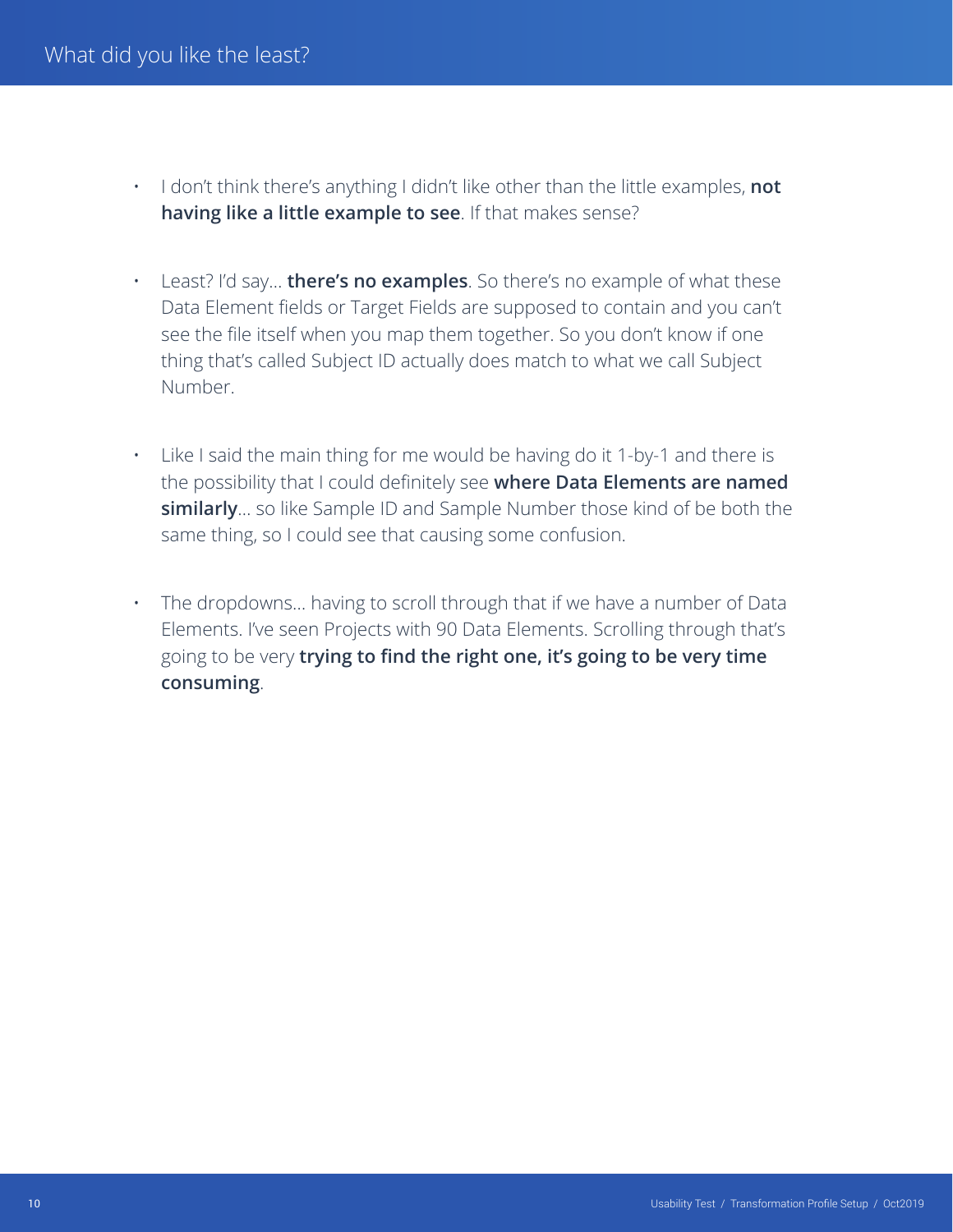- If I'm understanding this correctly, I get a Manifest in and I'm uploading it or it's already uploaded. Then I open up a file and drop all my information into there… it would be a **TC** or a **Senior Tech** most likely… **someone who Manifests**.
- It would make more sense if it was like a **CC** or **PM** creating the actual profile. Maybe a **TC**. But then making the Source File dropping the file. It would be a CC or a maybe a TC if they weren't the ones creating the Transformation Profile… a **Senior Tech**… **someone who is Manifesting today**.
- I could see the **PM** team, possibly **CCs**, then also probably **TCs** and that level and up since they kind of **deal with the Manifesting**, and making sure the Shipments get manifested correctly and everything like that.
- **• Anyone trained on Manifesting**. So **CCs**, **PMs**, **TCs**, **Senior Techs**.

- Definitely be Project level… would be using it at the time of loading a Project or Group. I think it sets up Projects… another part of the setting up the PD.
- (Could you see PMs doing this workflow?) No. Sometimes the CCs will help out with Manifest… especially Electronic Manifesting… because they don't have to have the Samples in front of them. So I could see them potentially doing this and it not being that bad… but I don't see the PMs doing this on a regular basis.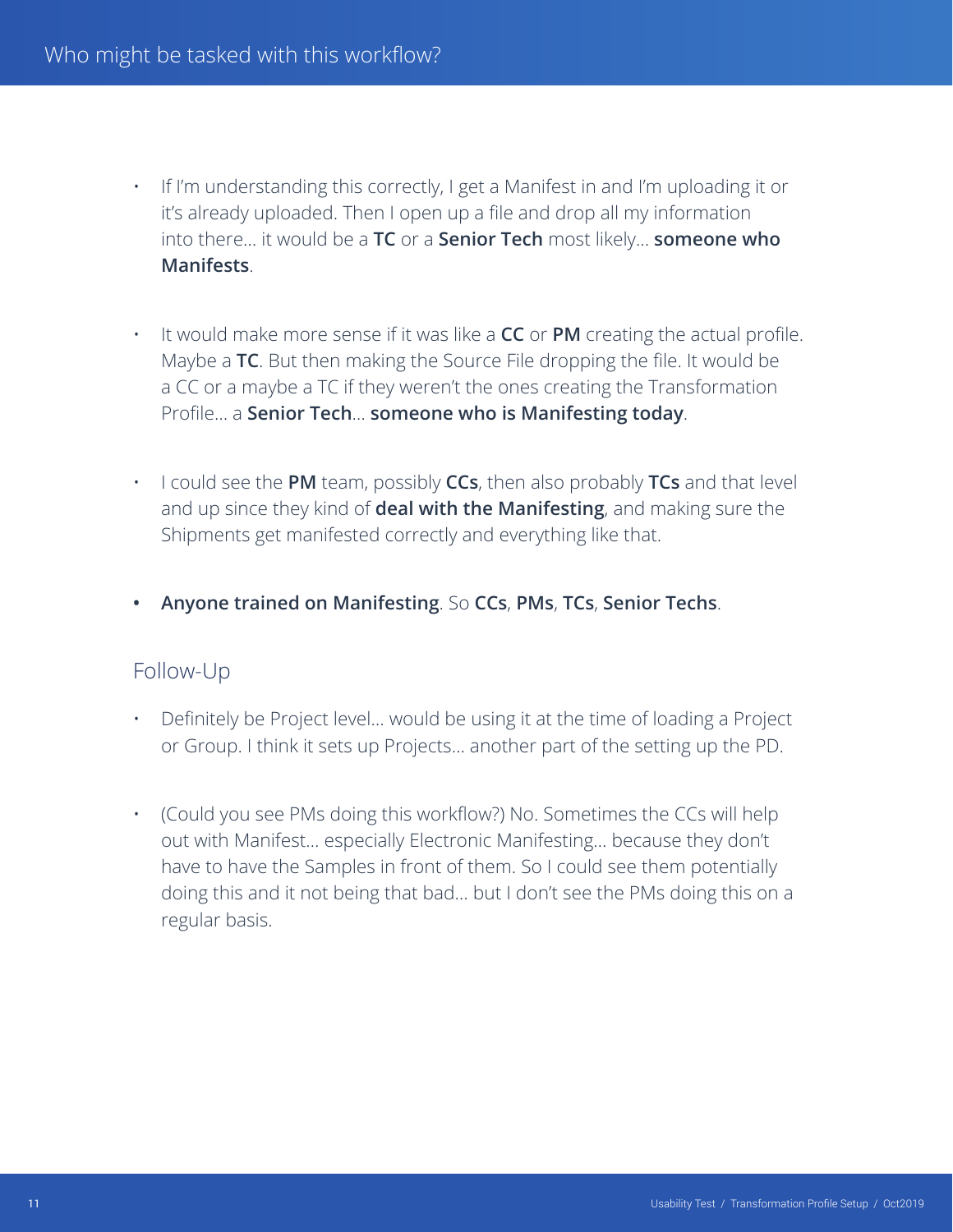- **• Whenever I have to Manifest stuff**. Ideally… I would do it if I had to check a Manifest… no… if I'm just building I would ideally do it from here.
- If I was making the Transformation Profile like if it pulled from the PD or separately. Or there are some instances, where I do Manifest some of my own stuff. **So special projects, identification projects where I am the one blinding the data**. Maybe if I was free in some magical world and everybody else is busy.
- So we receive a lot of Manifest that aren't standard by any means… so. If we received particular ones from certain sites, I could definitely see this being useful and transforming it into an easy to use kind of thing within the system. Like I said, **I already use a transformation tool… so this would just replace that.**
- **• For Manifesting**. So you receive the manifest… it's not in the correct order… or it's not able to be loaded as an electronic manifest. You're trying to get into the acceptable format. So kind of gives you a file that you need.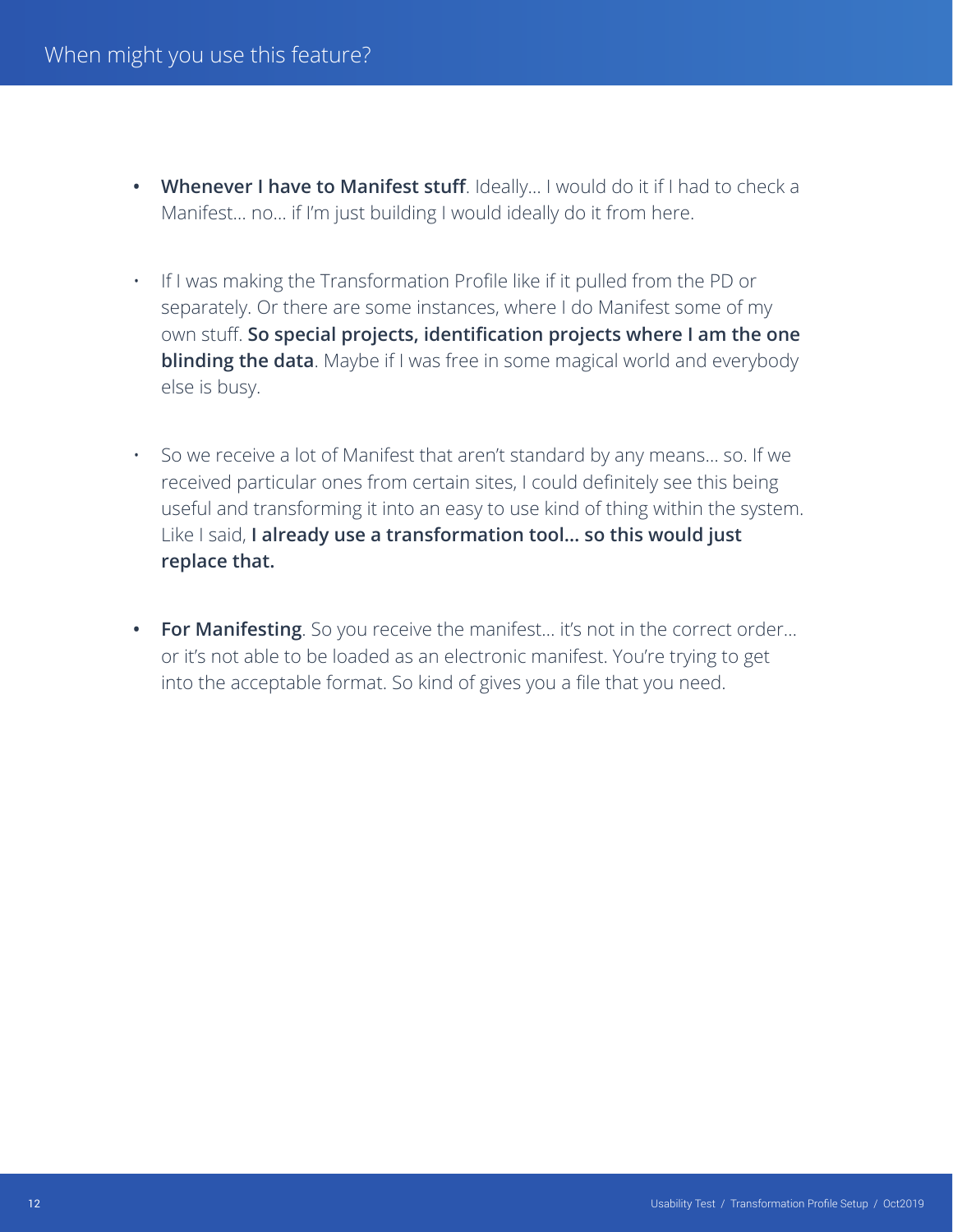Create a Profile



# Open the new Profile



# Upload Target Fields

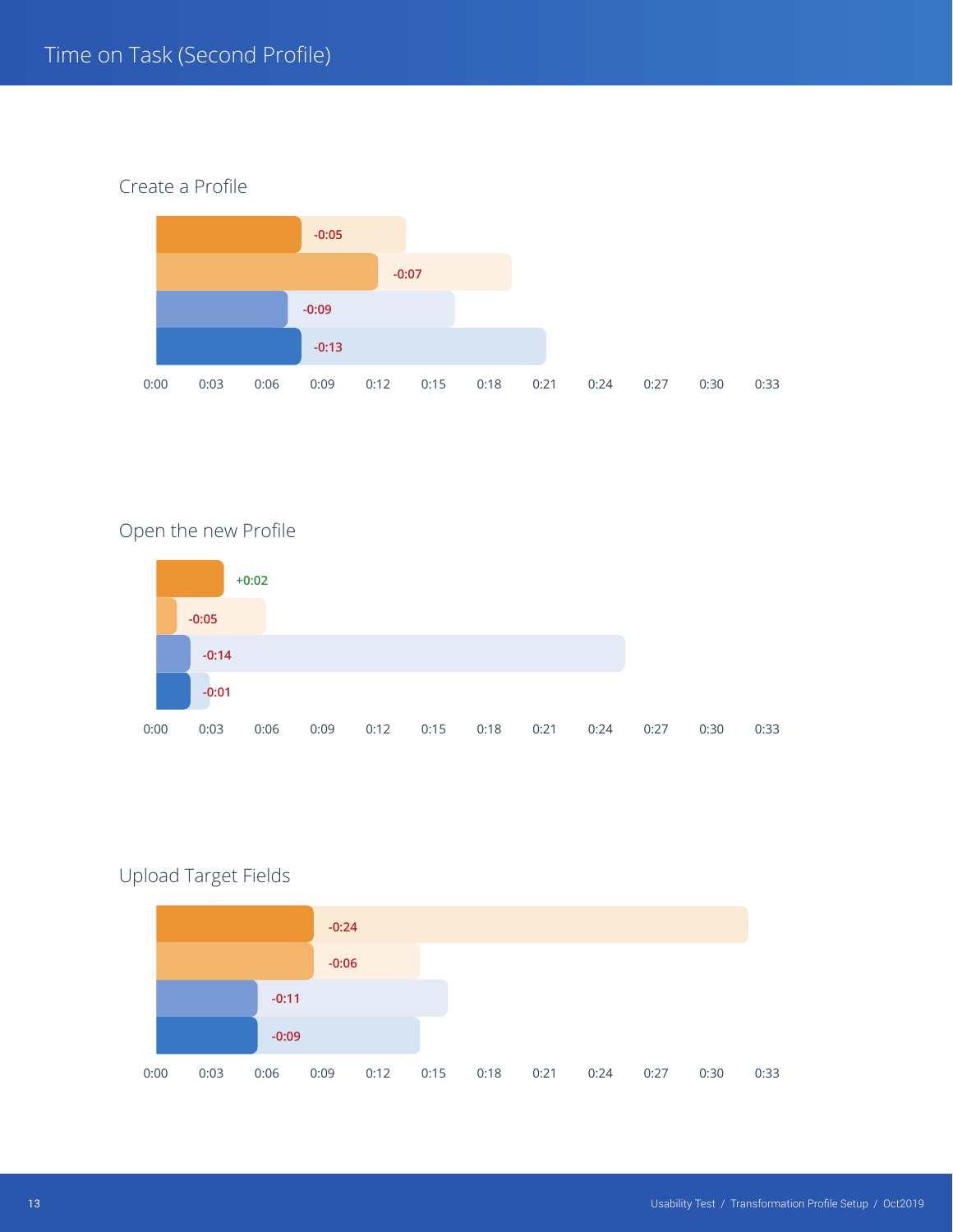# Upload Source Files



# Map Target to Source File

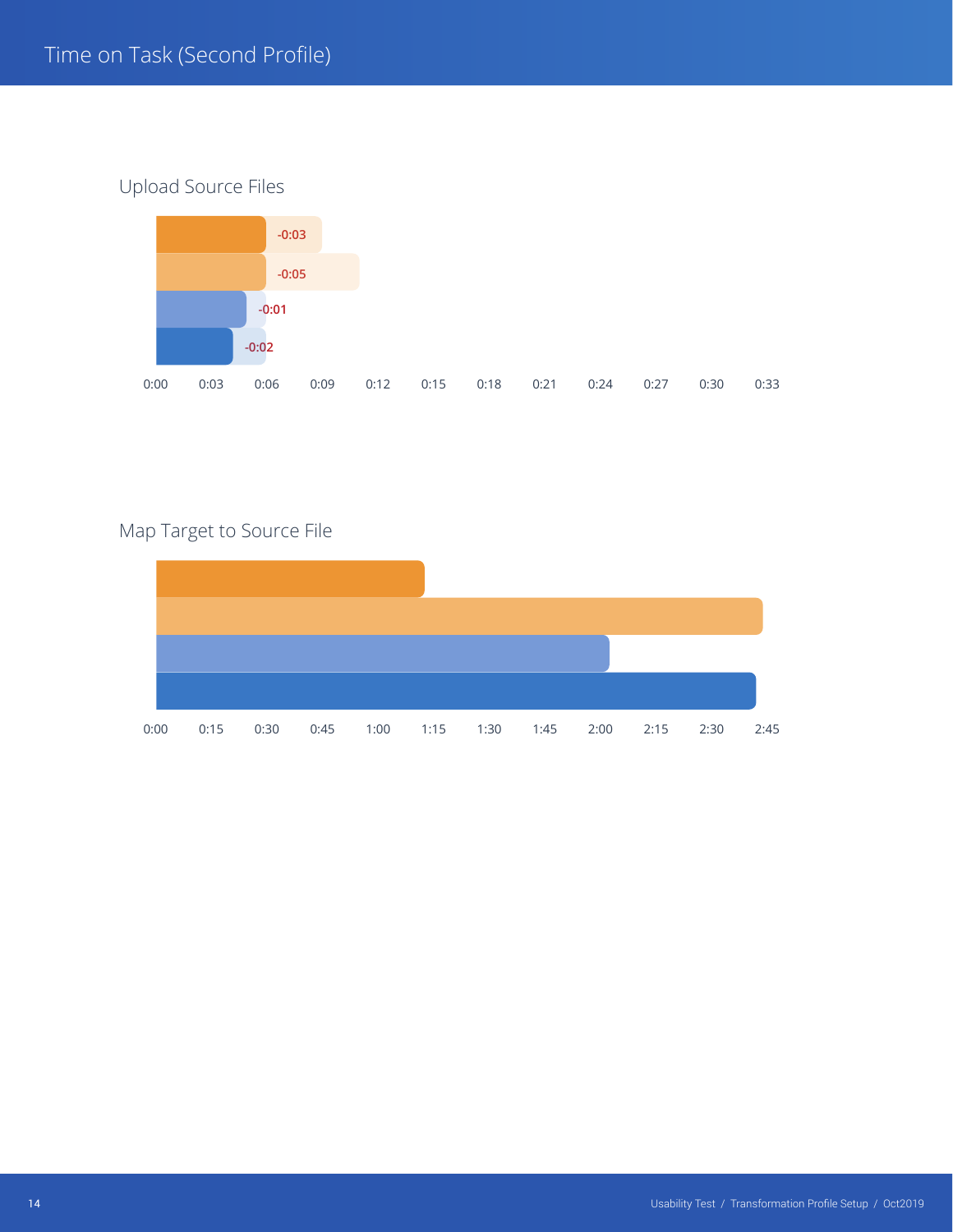- I don't really think it can be. I'm one of those people that have to see it in action being done. I'd have to open the files and I'd totally get this. But so far it seems pretty straightforward.
- **• Maybe having an example**. Even just over here where it says text… having some kind of an example and then when you go to map it maybe having either even like the first line be the example underneath each one. And then making you… at least verify that you know you left things blank, maybe even just like a pop up that says fields… XYZ were not selected or something of that nature **something that tells you either didn't select everything from the source file or you didn't create a map for everything** on the transformation profile something to alert you that. You may have missed something accidentally or on purpose, whatever it may be.
	- Right now, what they do is they send me kind of a standard Manifest every time that goes into the transformation tool. It looks like there might be multiple ways to put multiple source files in so like if they come from different sites that will be able to be transformed, which I think will definitely be easier, but like I said, because they have like 96 Data Elements… **doing it 1-by-1 could be really time consuming**, I get that it's like the first time... but doing it over and over again with that dropdown with the number of click(s)… I could see the errors definitely occurring… at least at the beginning while you're still setting it up.
- **• I think that I had a lot of difficulty with the choosing the matching fields**. I don't really have suggestions on how to be approved, but I think that that is our place for improvement.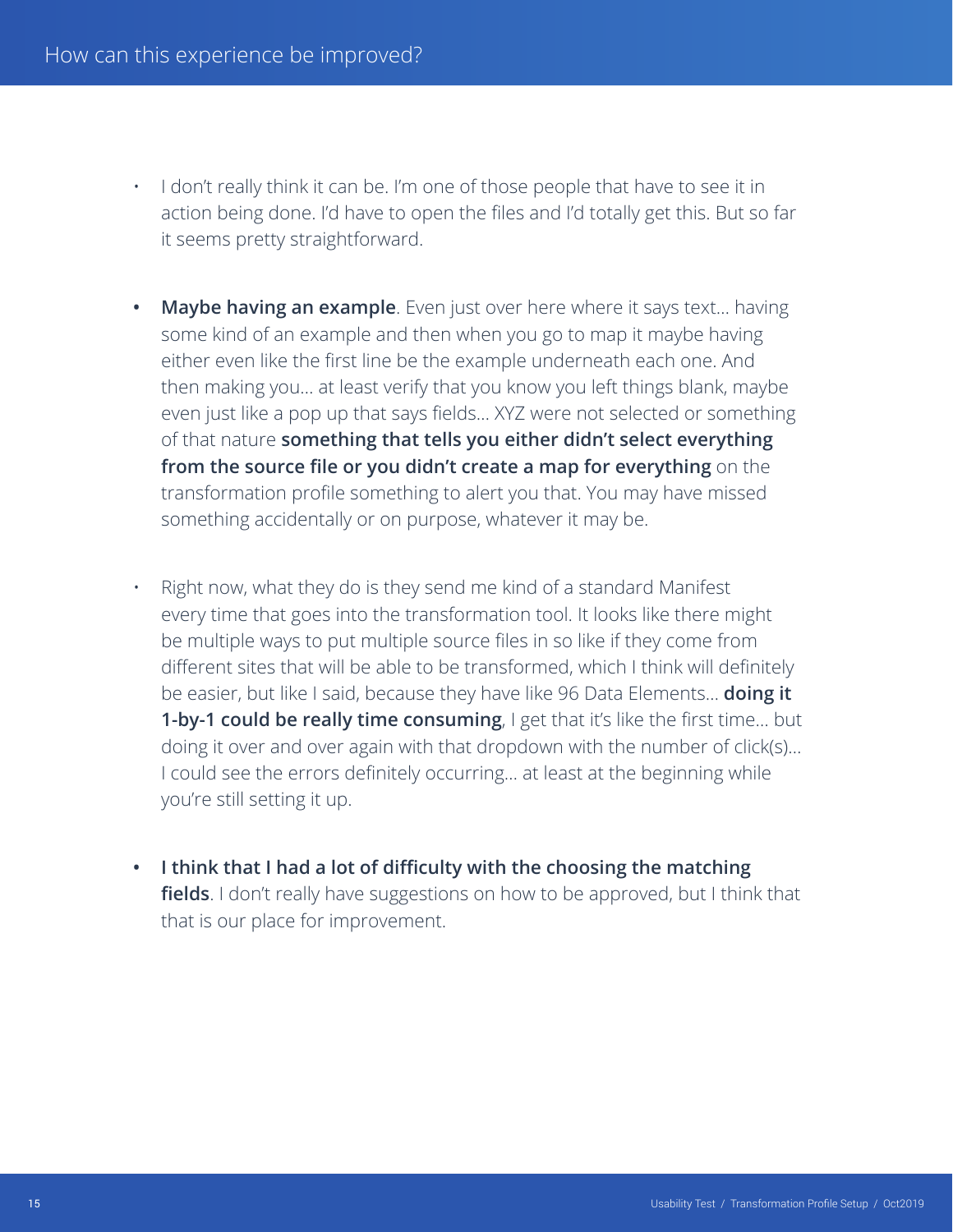- If I had 50 Manifest to do. A lot of times… for certain clients we will get in a bunch of manifest that are smaller and that's the only time I could think that it would be frustrating.
- What if you have a Shipment of multiple Projects? If the projects were identical would it be a one time thing or? So that could be a frustrating part… **we get runs that have four different clients in it** maybe… **it has 100 different projects in it, and there could be 2 Samples per Project on a different Manifest file** so you're right now going through and doing hundreds of files for one Shipment. This could make it easier or it could just be equivalent.
- If you receive a whole lot of Manifest that are all different and you know multiple Data Elements all different configuration. I could definitely see this becoming frustrating.
- I think **when you have a lot of options like here**, there was some very similar options, so trying to go through and figure out what matches with what can be very frustrating.

# Follow-Up (How many Targets are too many?)

- **• If there were more than twenty that I have to map out** I'd get a little frustrated with it. Sometimes at least with my clients…I know one of them has about 30 fields that I would have to map out. And each time, I'd probably be like 'I don't think I wanna use this anymore'.
- I would say… **up to 15 not a big deal.** After that, it would probably become cumbersome just because again double checking and making sure with a dropdown list like that, it can be hard to make sure… and having to scroll.
- This is confusing just because I don't know… it's getting confusing when you have multiple that don't match exactly.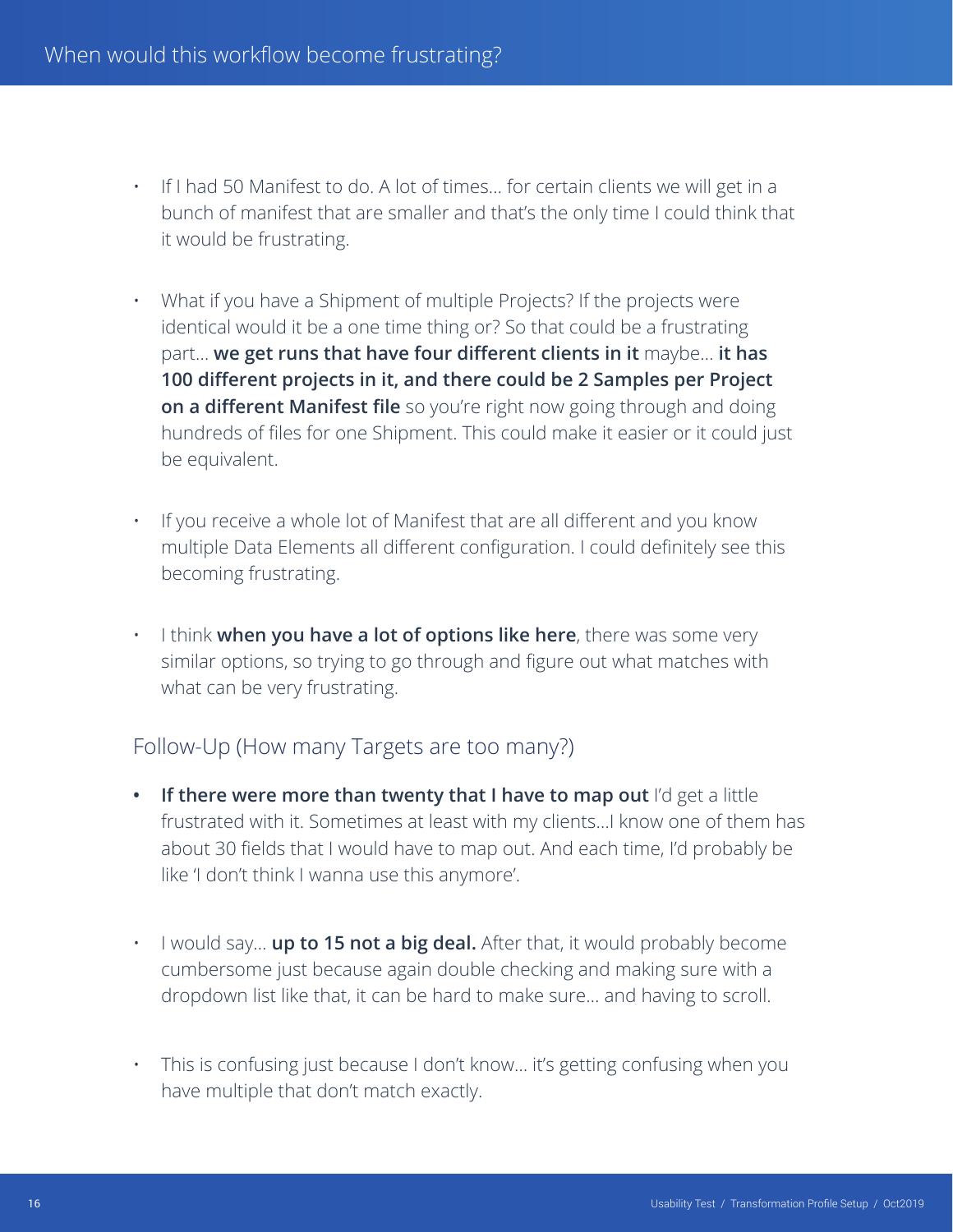- **• We ideally get these when the client Ships or the lab Ships them**. We'll get them in an email. If we don't, we reach out or do a QR.
- **• So you could have the Target file as soon as like a PD was loaded**. Then you can technically have it before it was even signed off as long as they don't make changes to the Data Element table, so that ideally is before the samples are ever Shipped. **Your source file, theoretically gets sent when the samples are shipped from the site** or the day before the samples are shipped from the site…maybe a day or 2 in advance of the sample arrival.
- It could be the day… or a couple days… prior to shipment. It could be the day of the shipment. It could be weeks after the shipping has arrived… so really **anytime that we get an inbound shipment**. It could be at any point in that.
- After they come from the client… when I think very basic **when a shipment is sent to us**... like I get an email saying Shipments coming out of this tracking number here's the manifest. You get the manifest from there. Or if we ask the client for a manifest.

- Right now, we send what we call the PD Questionnaire to the client. So I guess that'll be part of that would be… while you're giving me all the data that you have… that you want to define your project… can you also send me what a manifest would look like? We kind of already do it with building the Data Elements right now. We ask for a file and we kind of build the elements from there. This will allow us to have multiple sites sending us different manifests. We don't have to be stuck to that same one where, Site One… it matches perfectly. Site Two we have to do a little bit of manipulation to get it correct.
- That's also were a lot of our errors come in (manipulating Excel sheets). We're human. Some people know Excel better than others… sometimes we make mistakes. This would be really beneficial.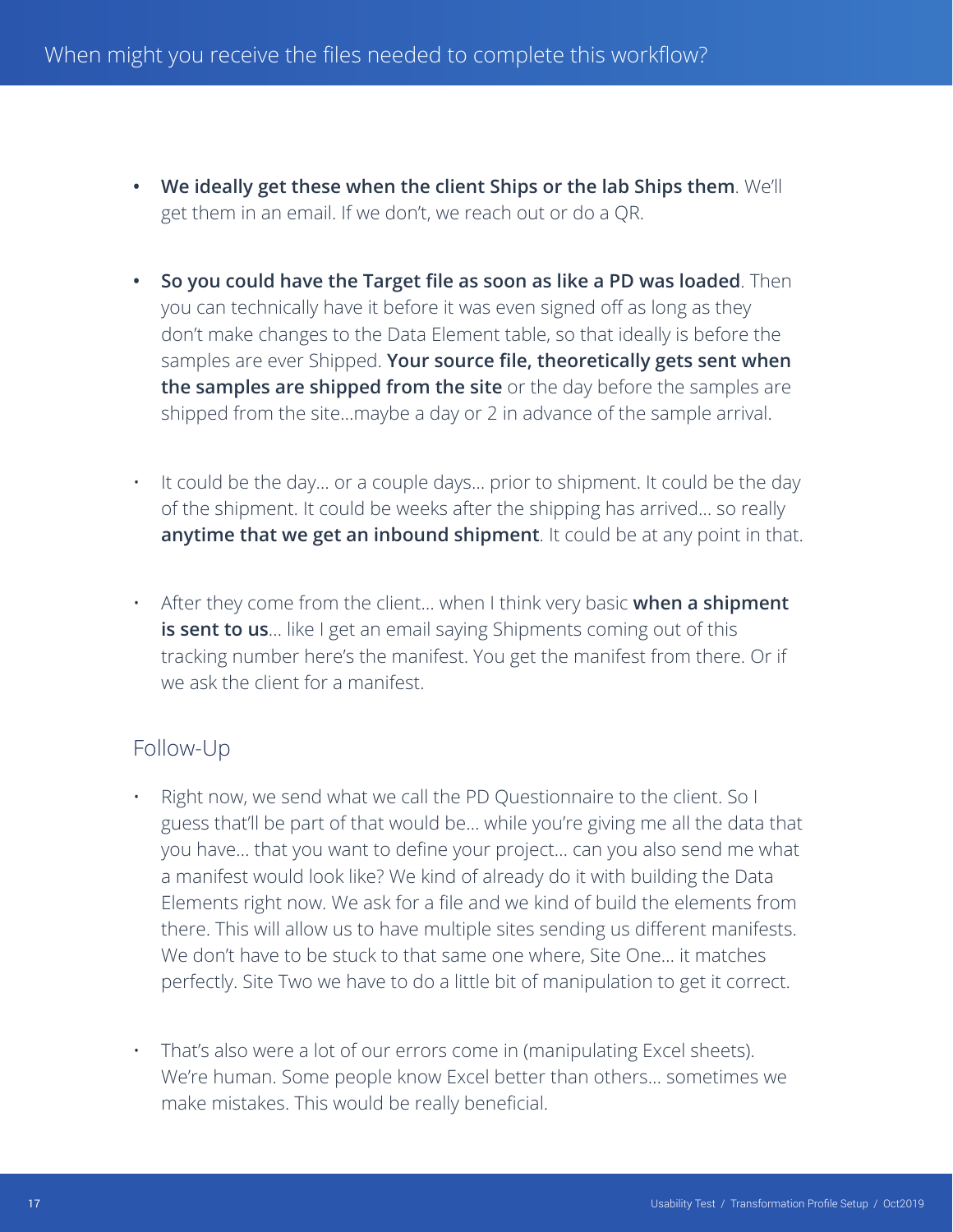- **• It's clean it's pretty straightforward**. I can navigate it pretty easily. My buttons are where I need them to be, and I can… not even really looking at it for more than five seconds be like… 'Oh, ok that's what I need to click on'.
- The design is not bad **it's kind of boring. It's very square**. But I don't know if you would be able to get much more creative with it. It's not bad it gets the point across and it gives you everything that you need. It seems like this area is very large (Source Files) in comparison to this is going to be a long list (Targets). So maybe making it work, a little bit easier, so that you see more of it without having to keep scrolling up and down. (Maybe) make it a little bit more friendly so that you're not scrolling up and down as often.
- I think the design is really good. I think is really easy to read it's very... it's nice to be able to see you know what you're looking at what what's coming up next kind of thing, so I like I like the layout a lot.
- **• Very simple**. I would think I was a little confused by… this is just me being weird… I would think sources on the left because it's moving to the right and the targets. Other than that it seems very user-friendly. The buttons and everything very much, you could see what you need to press and very bright.

- When I click the profile... when it had me click the arrow to go to it... I think being able to click the whole bar instead of just the little arrow. Which also might lead to errors because you can accidentally click the whole thing.
- I did like the green box at the bottom… where it popped up. I kind of questioned if it would tell me if it had an error in the middle of that, like. What happened that was wrong. They were flashing so I couldn't really tell what they were but it was obvious that there was different things happening.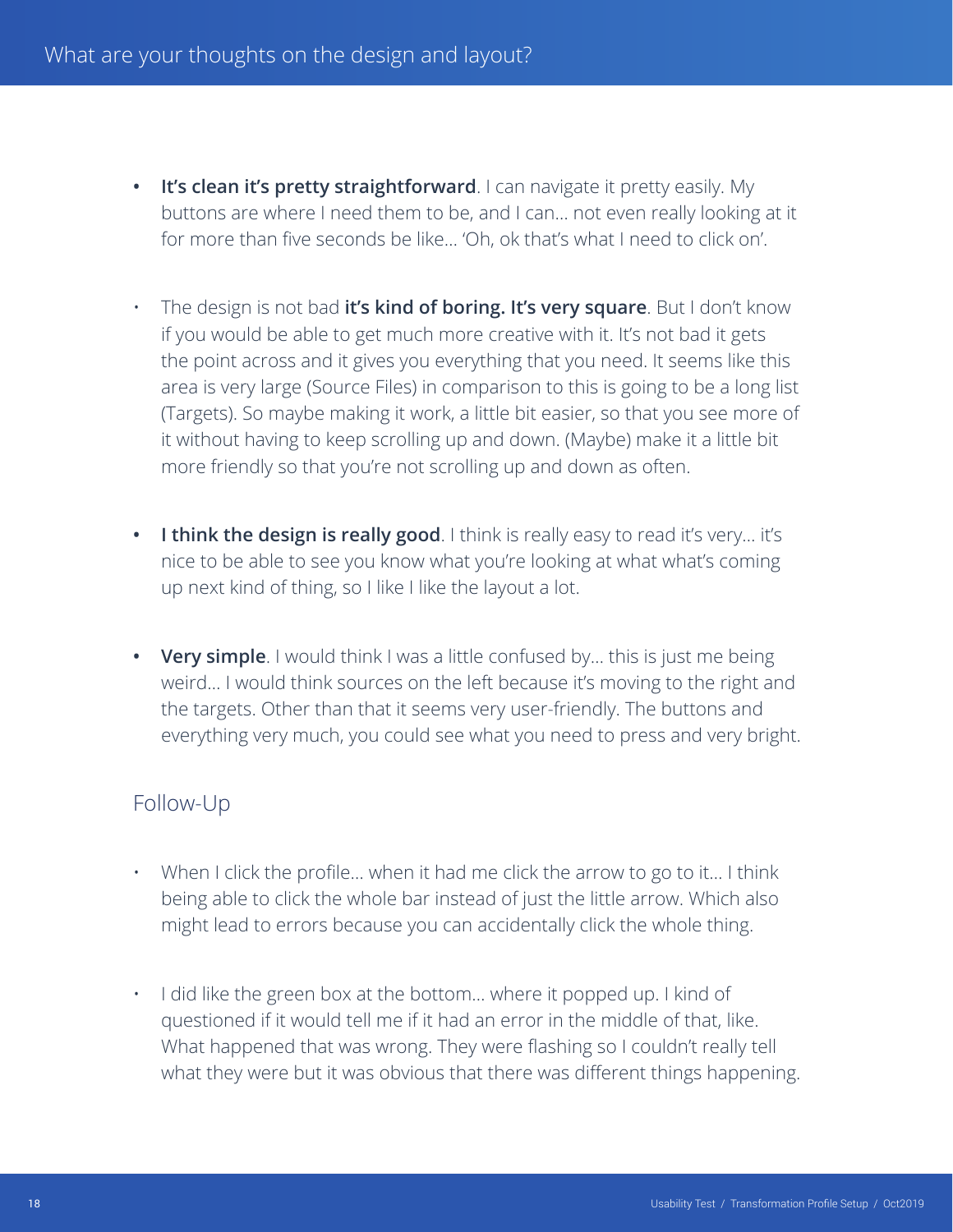## N/A and/or Blank Option

- **• So if there is not one on here, can we leave it blank?** (Q: Is that what you would expect?) Sometimes depending on what Project it is, we have to put 'N/A'. Because some of our Projects can have N/A and some of them can't… so that sometimes determines if we have to build a QR if we just leave it N/A.
- **• Do you have the option to say that something is allowed to be blank or N/A?** I know there's a required button. But like are you allowed to say if it's not required, put N/A… or if it's not required, leave it blank?
- **• Do I have to choose one?** (Q: if there was nothing in the Source File to map to it, what would you do?) Probably as 'blank'… can you leave it as 'blank'? (Yes. Is that what you would expect?) Maybe 'N/A'. Because what we have written out right now is 'N/A allowed' and we either leave as blank or put 'N/A' in there. So having 'N/A' something like you're (selecting) because from here it looks like I'm just kind of forgetting something. If I'm able to choose something for all of them… I can see that it's complete I guess.
- **• So can you leave things blank if there's nothing there to map to?**
- On the PD now it has a field that says whether or not N/A is allowed. Some clients choose 'No' on that, even though some of the data is not going to be present because they don't want to see N/A… they'd rather see it blank. So it forces you to leave it blank. You can't put anything… you can't put N/A in there. You can put anything in there, you just can't put N/A? So we use that kind of as a way to remind the Tech to leave it blank if it's not present.
- If there was something in it, it couldn't say like 'Oh no, you can't put something there 'cause it supposed to be blank'. It could stop them from putting N/A if it was in the actual Source File. Maybe it would just delete out the N/A…and force it to be blank. Some sites do put N/A in their files that clients don't like. I think it would be more of a reminder for us than anything.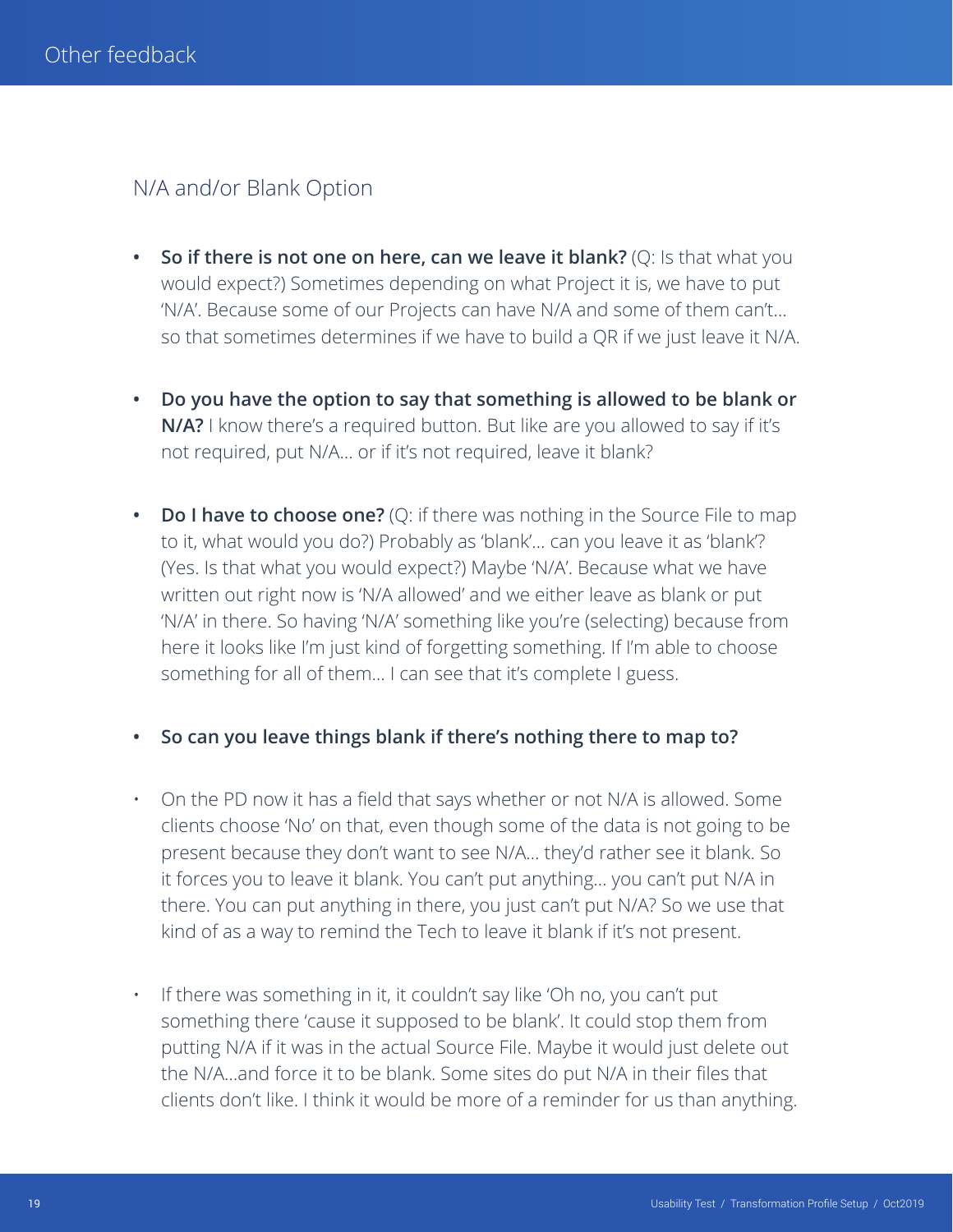- Maybe even if it just said 'blank'... so that way it knew that there was nothing there. Otherwise if you are quickly going through the list and you just forget to select one of them… it doesn't make you verify there's nothing to tell you, 'Oh you missed this'.
- (Expectation of leaving Mapping Blank) An error. Because it wouldn't have anything to pull. In the new version… even if you don't have Data for that Data Field, you have to have the header, and everything else has to be blank. Otherwise, you don't have enough columns and it won't pull. So I'm assuming it's going to be similar. Can I leave one blank to see what it looks like?
- Not what I expected. I figured it would make me pick something. But I guess if there wasn't a 'blank' option. I assumed I would have to pick some. So from the dropdown there will be something that I would have to pick in order to fill in each field rather than being able to just leave it completely blank.

# Adding Empty Columns

- The way I see the Target Field is what Data Elements are in the Project Definition, so all of those Data Elements, even those 23 are in the Project Definition, so I would definitely see those but… I would guess you would have to put that in the Mapping Field where you would have the blank… because there is the off chance that they could have a Data Element… like one day… in that particular field that comes in the manifest. So I don't think you could necessarily put it in like the Target Field 'this will always be blank when you receive it' kind of thing.
- Even if you could put within a dropdown like a 'Blank' or something along those lines that doesn't map directly to it. That would help because just visually you're able to see that there is a Data Element there, it just doesn't have anything in the file that moves to it. But definitely having something that just indicates 'Yes, we know that there is a field there but not anything that Maps to it.'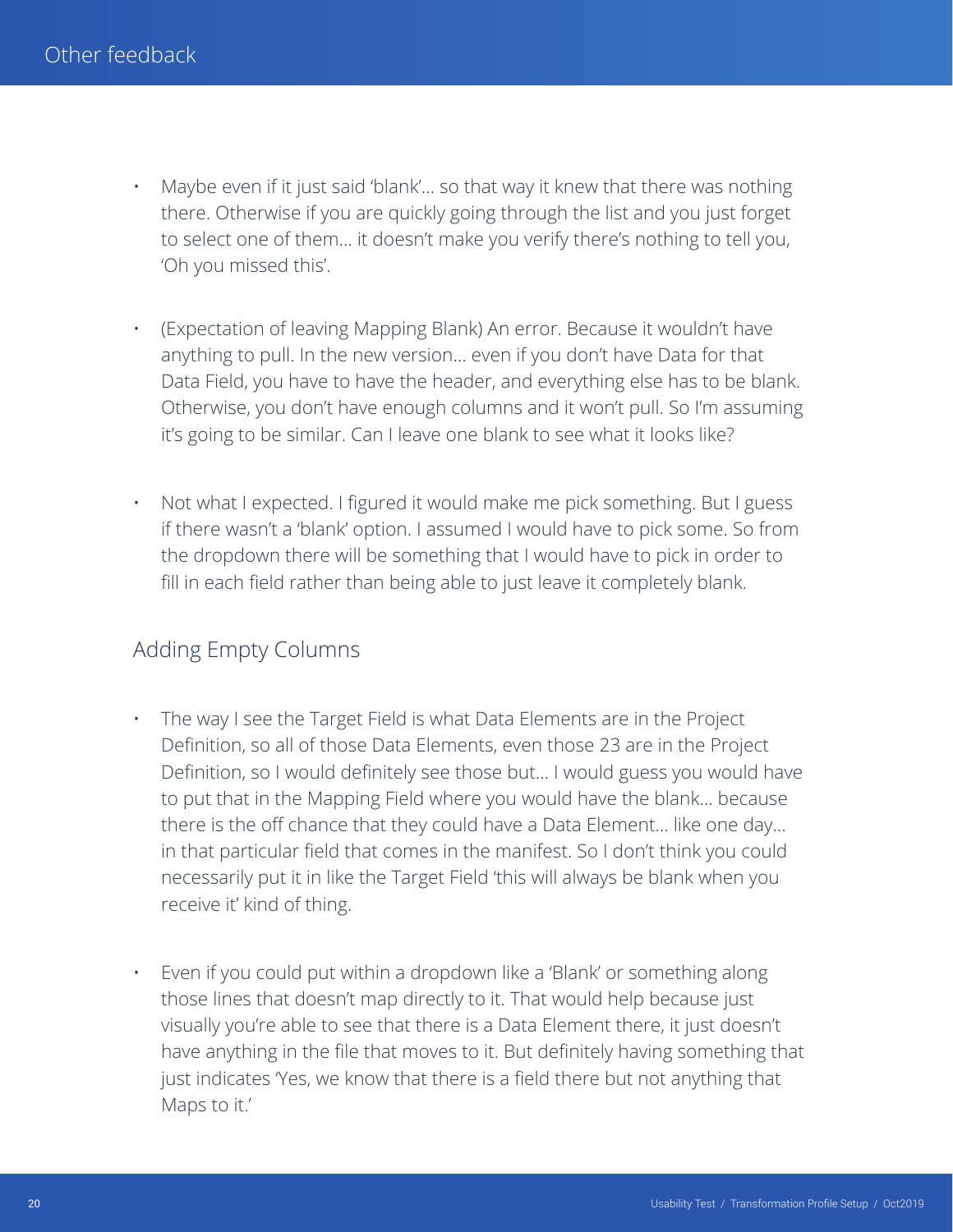• I would think it would have to have some kind of a box. So, like the Required box. If you check Required, I would assume if it is not located in the Source File that you're going to get an error. So if you don't select something to be mapped to it. It should give you some kind of an error, saying that 'this is required and you don't have anything' so… maybe it would be the opposite? So you would have it here and he would… I don't know what the language will say… but it would have to say something along the lines of 'it should never have anything match to it', and then default maybe. We would have a default that would be blank. So that way, if you did happen to have it mapped to something, it couldn't have anything in the column it would have to all be blank in case somebody accidentally had it as a header or something.

# Features/Functionality

- Would that check capitalization? Or date formats? That's one of the things they're trying to look at… it all has to be capitalized and sometimes that's not caught. And date formats.
- Even having like the 3 digit month all capitalize or only the 1st digit of the month actually capitalized like various stuff that we do now where we have to use a lot of data manipulation.
- Would any of this go automatic? Today when the Project Definition is loaded, the Data Elements table is automatically set… you can't make any changes to it. Would the **Target Fields automatically be pulling** or is that something that they were going to have to start over from the beginning?
- As far as the Transformation Profile is that **created from a Project Definition**?
- Does it give you the same errors… on character limits?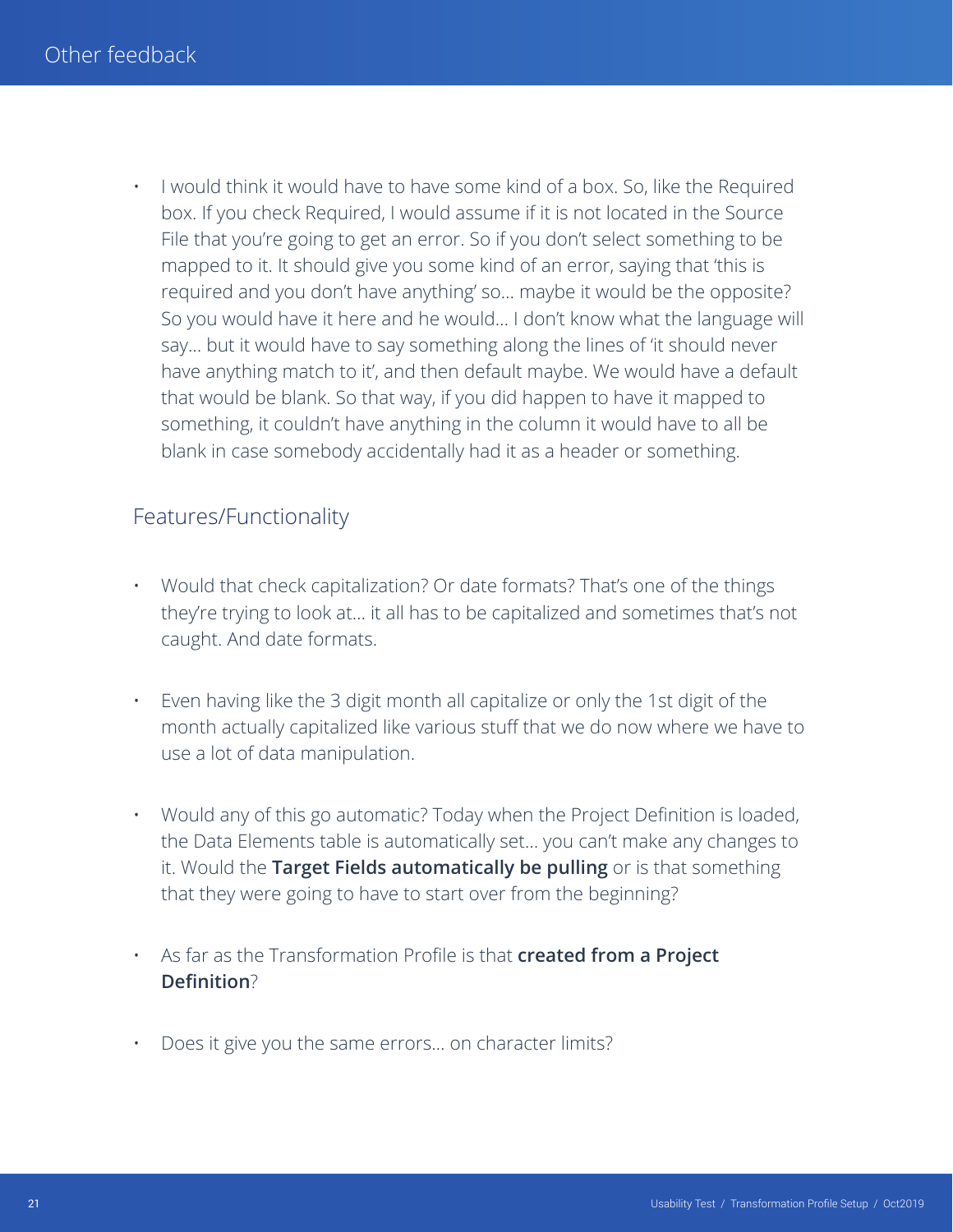- The QC tool originally was hoped to make it so that data was more consistent like a Subject ID would always have 4 values or 5 values or whatever the client decided. Will it hopefully have that kind of intelligence one day? Where you can set up format for everything?
- What about default values? So if you create a Project Definition now… I have a client that has two data elements that are always the same… every single group in that project are always going to say the same exact thing in there. Right now unless you double data enter the default value does not do anything. So would there be a way to have like a default value when you create the Target Field to say like it's always going to say 'this' no matter what it says on the source file. I wanted to say 'this'?
- I know there are specific data elements that are default... so will always give you like the 'Sample\_ID' like you can't use that as a Data Element so… maybe it would have like the same just for our version… the same limitations like you couldn't create a Target Field with something that it already has. But if it does at some point integrate with the PD the PD already gives you that error, you wouldn't really need it again.
- Is there a second check to this before it becomes final… for the source? What if I happen to click like the wrong one? Is there a way to check if I clicked the right one to map it? Like it's a double check for us? (Q: Do you mean like a second set of eyes?) Even being able to just go back in like yourself. Once you click that 'Save' just to double check… to be like "OK… yeah", it's actually mapped correctly… kind of thing. In case you get distracted and you clicked it… it would be helpful to just be able to go back and make sure it… 'yes, it is correct' not necessarily even like a double check just a way to see what has mapped. (Q: How do you think you would do that now?) Let's see… it would be somewhere over here… and I would probably look at the map source file potentially? OK so you can do that. It's just with it being the dropdown… just making sure that you click on the right thing could be potentially problematic if you click the wrong one.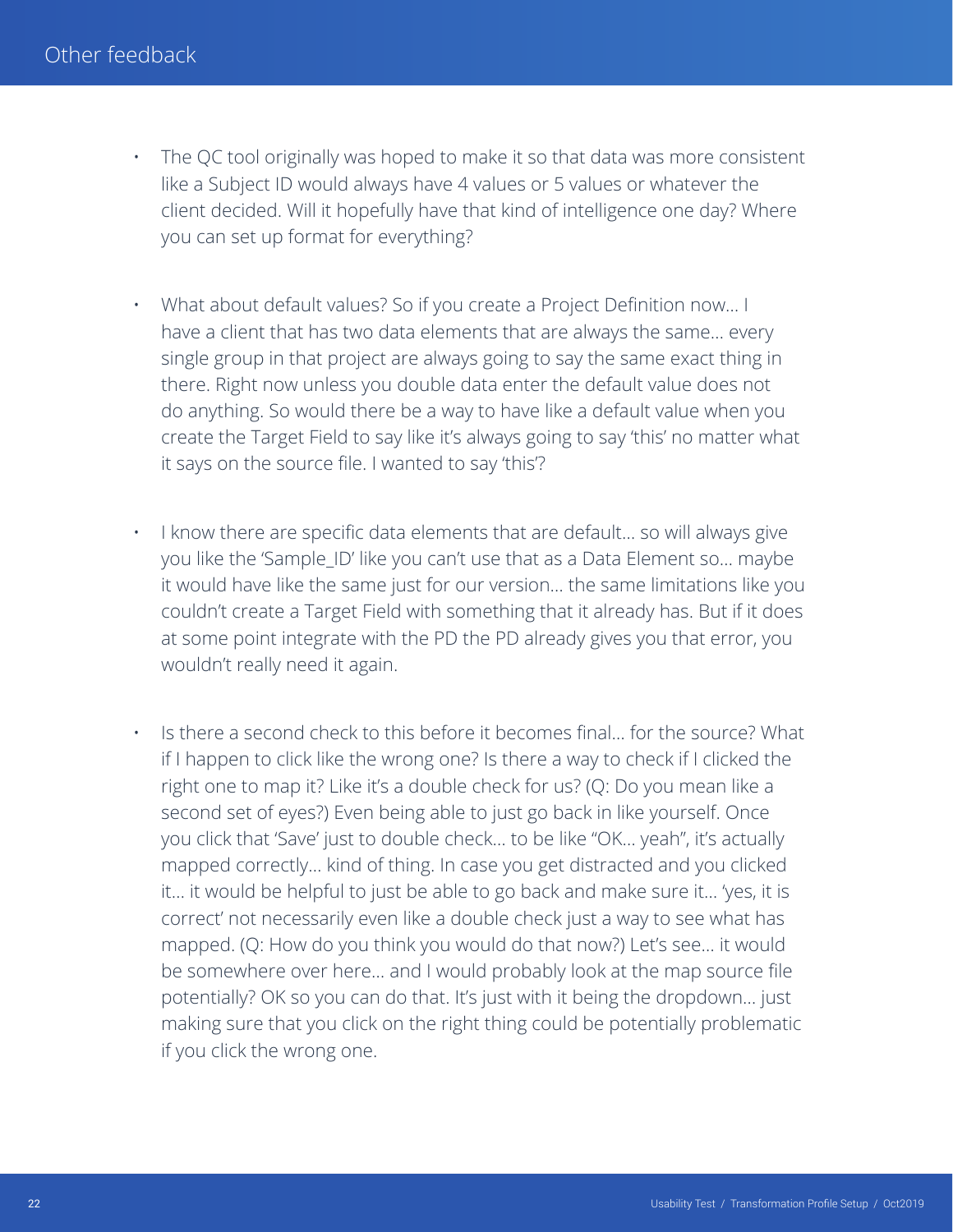# Mapping Dropdown

- I was looking to see if as I click these, they disappear. I think that if it's saying that we've already used that… it would disappear… so kind of narrows our list. Like **'you've use that, so you're not trying to use it twice**' I guess… if that makes sense?
- I think **visual indication**… because so you did make a mistake and you come across one that you 'ohh… that makes better sense that it goes there' and you could possibly choose that instead of actually disappearing. Because I'm guessing if it disappeared you'd probably have to go back up and deselect it go from there.
- Maybe if you've already used one of these, it should have **some kind of an indicator that you've used it once**, that way you're not accidentally mapping something to the same thing twice. You are doing it with a purpose.

# Exploring the Page

• I have no idea what those would mean… text and list. (Q: what do you think they would mean?) I'm trying to… knowing how we're pulling things… 'text' obvious mean it's just searching for text. I don't know what would be searching from list for that. Like I don't know how that would be used. I'm guessing required means that it's required to be checked as a Data Element on the label. So if someone's Registering they would have to look to make sure that the Study Name is required to be on the label in this case.